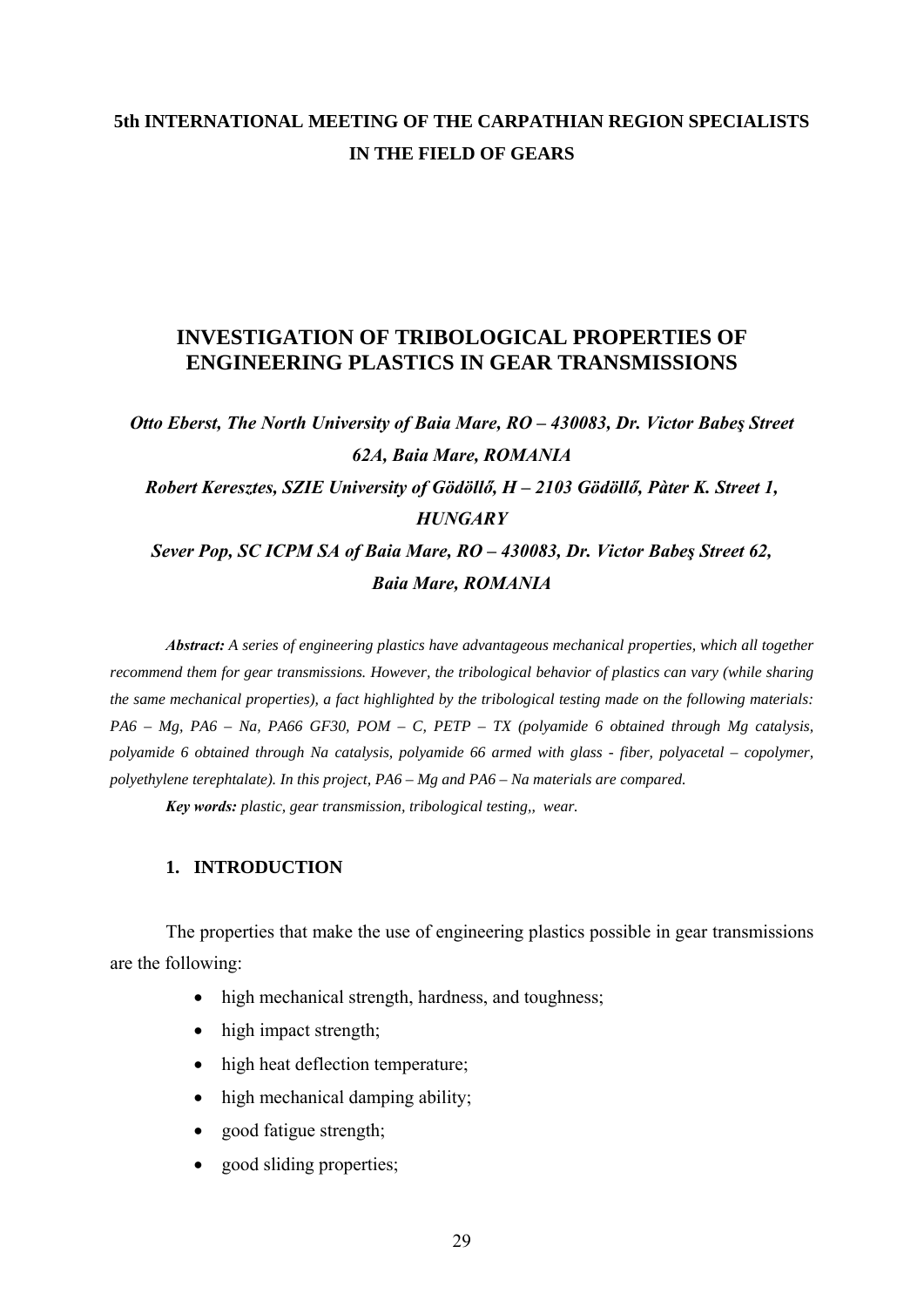#### • good chemical resistance.

For the testing of tribological properties, the method called "cylinder on disk" has been used, the relative movement being ensured by a rotative metal disk. The tests have been made on a stand located at the University in Gödöllő.

#### **2. PRESENTATION OF THE STAND AND WORKING METHODS**

The stand (see figure 1) is basically composed of the support table 1, the rotative disk 2, the movement mechanism 3, the load application device 4, driving engine of the disk 5, measurement and data stocking unit.



Fig.1. The stand

The plastic cylindrical shaped samples  $(Ø 8 x 10)$  (see figure 2) have been put on the surface of the disk, so that the contact to be made behind the generatorix (straight line) (see figure 3). The plastic sample has been fixed in an adequate holding device, located at the extremity of the load application system. By this type of contact (in a straight line) between the rotative disk and the fixed plastic sample, the simulation of sliding, that appears in the case of two gearing sprockets has been tried.

Tests have been effectuated for two different loading sets:  $P_1 = 55N$  and  $P_2 = 87N$  and for a peripherical speed (in the middle of the generatorix) of 0,25m/s.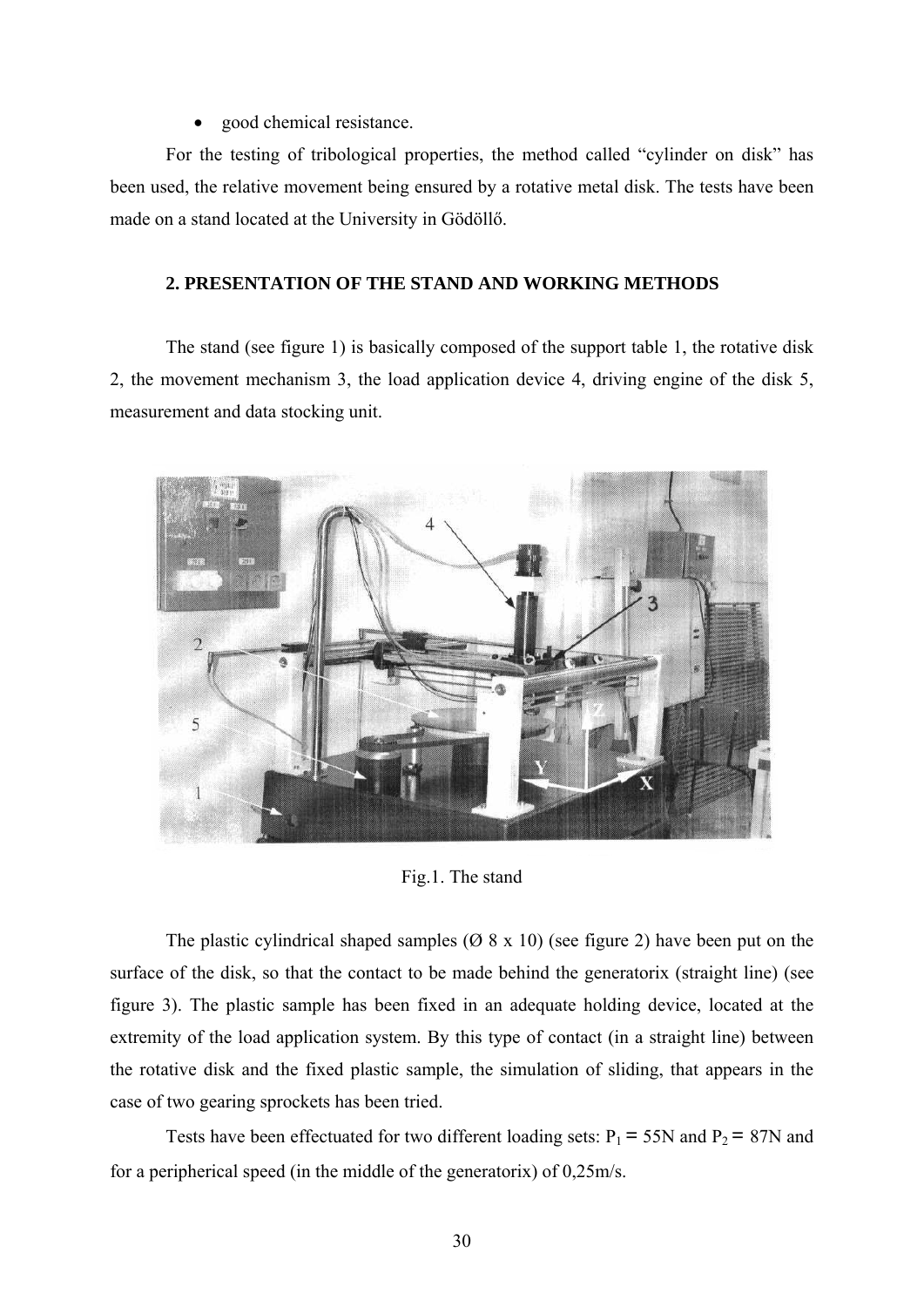The tests for both loading sets lasted 15 minutes.



Fig.2. The sample

The load (the contact pressure) and the peripherical speed have been chosen so that the result of the  $p \cdot v$  multiplication (contact pressure multiplied by peripherical speed) to be visually possible for the tested materials.

Ruggedness of the rectified rotative disk has the following values presented in table 1.

| <b>Ruggedness</b>             | Ra (µm)    | $\mathbf{Rz}$ (µm) |
|-------------------------------|------------|--------------------|
| Parallel to the rectification |            |                    |
| direction                     | 0,05,,0,1  | $0,31$ 0,93        |
| Perpendicular on the          |            |                    |
| rectification direction       | 0,07,,0,15 | 0,48,1,18          |

Table 1. Superficial ruggedness of the disk

During testing, the Fx, Fy, Fz forces have been measured. These forces operate on the plastic sample (with dynamic tensometer stamps) and with their help the friction coefficient has been calculated by the following method:

$$
F_f = \sqrt{F_x^2 + F_y^2}
$$
 (1)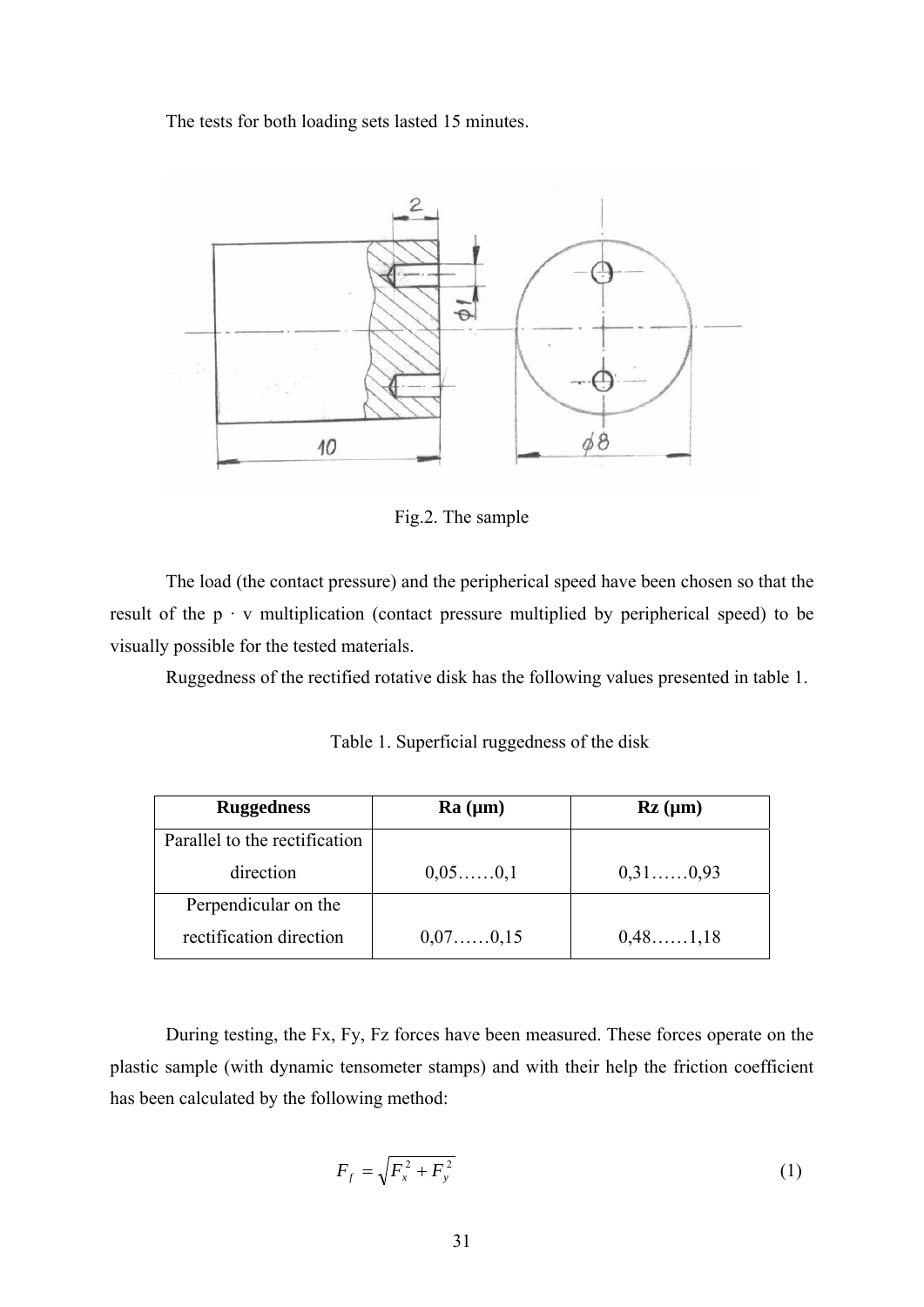$$
F_N = F_z \tag{2}
$$

$$
\mu = \frac{F_f}{F_N} = \frac{\sqrt{F_x^2 + F_y^2}}{F_z}
$$
\n(3)

It has also been measured the wear of the plastic sample (with a measuring device without contact) and the temperature in the friction area.



Fig.3. Cylinder on plate contact – forces measuring

## **3. THE FINAL RESULTS**

Below are presented the variation diagrams of friction, wear, and temperature coefficients in the contact area, for POM-C and PA 66 – GF 30 materials.



Fig.4. Friction coefficient in the function of sliding distance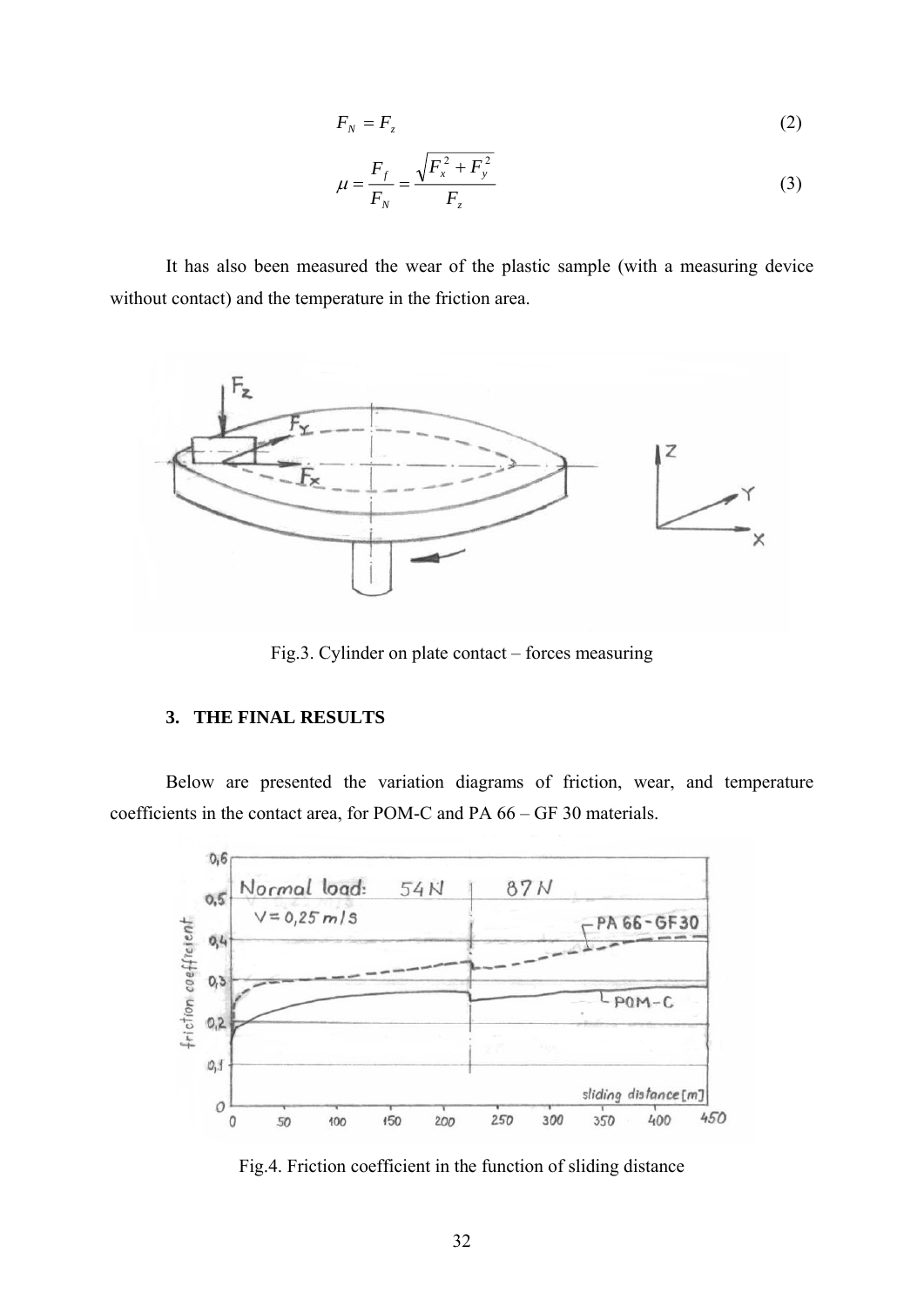

Fig. 5. Wear and deformation in the function of sliding distance



Fig. 6. Change of temperature in the function of sliding distance

### **4. CONCLUSIONS**

 $\checkmark$  In adhesive systems the PA 66 – GF 30 natural material against steel surface  $(Ra = 0.08 \div 0.14 \mu m)$ ,  $V = 0.25 \text{ m/s}$  showed  $0.25 \div 0.42 \text{ friction}$  values. The POM-C natural material performed lower values:  $0.18 \div 0.28$ .